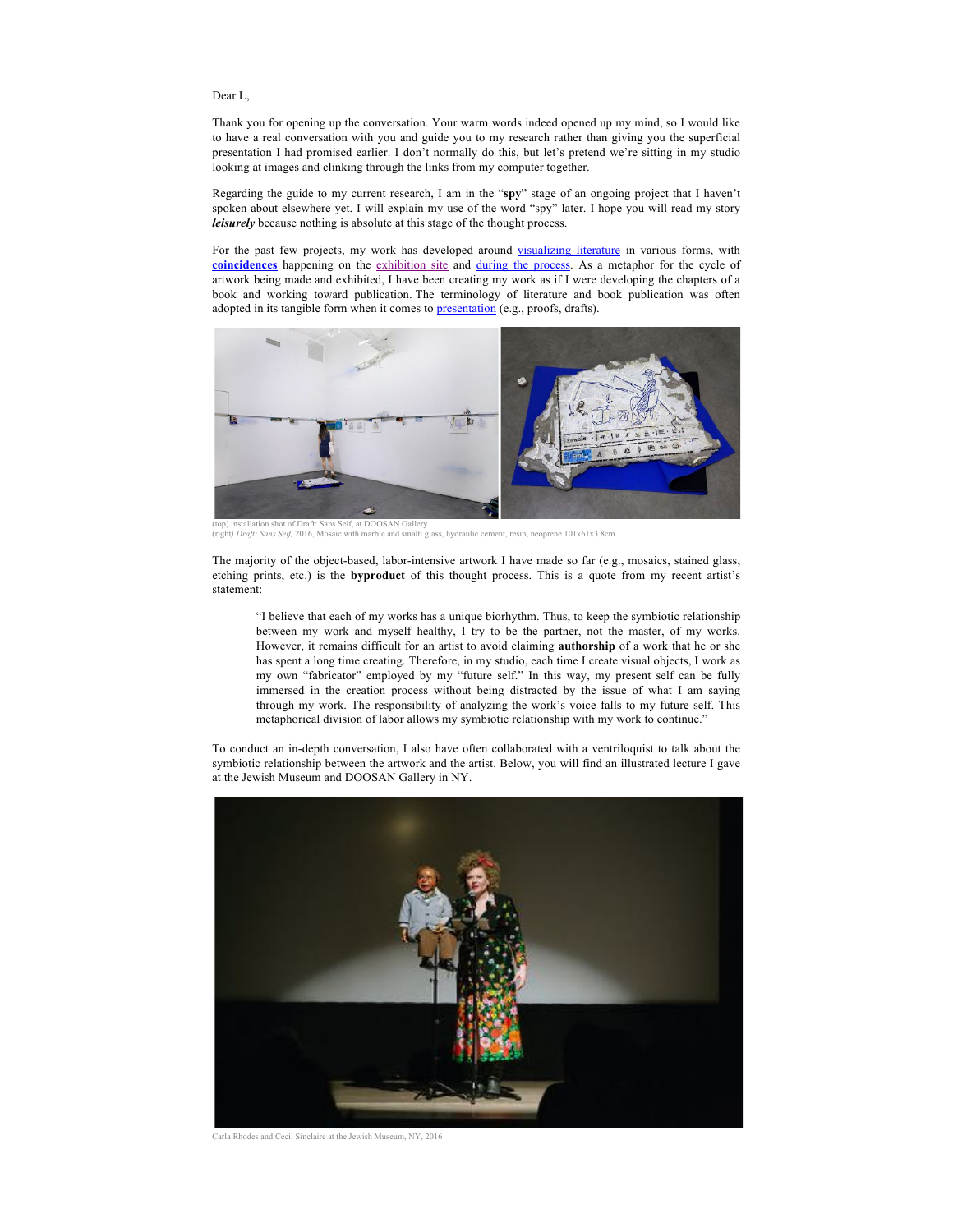The video lecture screening part: https://vimeo.com/230888106/2ac9d5996e Excerpt (highlight) of Carla & Cecil Performance https://vimeo.com/182018261/a5bae85b52



Mary Boo Anderson and Carla & Cecil at DOOSAN Gallery, NY. Performing "In Praise of Cry Breaks" 2016

Last spring, for the semifinal iteration of a long-term project in which I used the terminology of book publication as a metaphor for artwork production, I published my own pseudo-book titled *Four of Mattresses Stacked on Misery* and promised that its launching event would be the grand finale of the whole project. Nearly a hundred people pre-ordered my "book," which was an anthology of memos written and collected on my cell phone since 2009. In this era of smartphones, cloud, and email, I have noticed that every time I take notes on my cell phone, they go into my e-mail inbox as if I were writing draft letters to my future self from my past/present self. I am fascinated by these unsent messages, drafts, and fragments. While performing the tedious editorial work of collecting and selecting each note and learning to make book, I pondered what Robert Musil, to whom I referred frequently in my previous projects, might have been thinking when he collected and published his writings for his *The Posthumous Papers of a Living Author*.



*Four of Mattresses Stacked on Misery* on display at Galle\*y Proof, Lenfest Center for the Art. 2017

Then, I was lucky to escaped to a prestigious residency in Skowhegan Maine, USA, where I visited a gruesome local museum, a very (un)organized cabinet of curiosities, including collection of curios,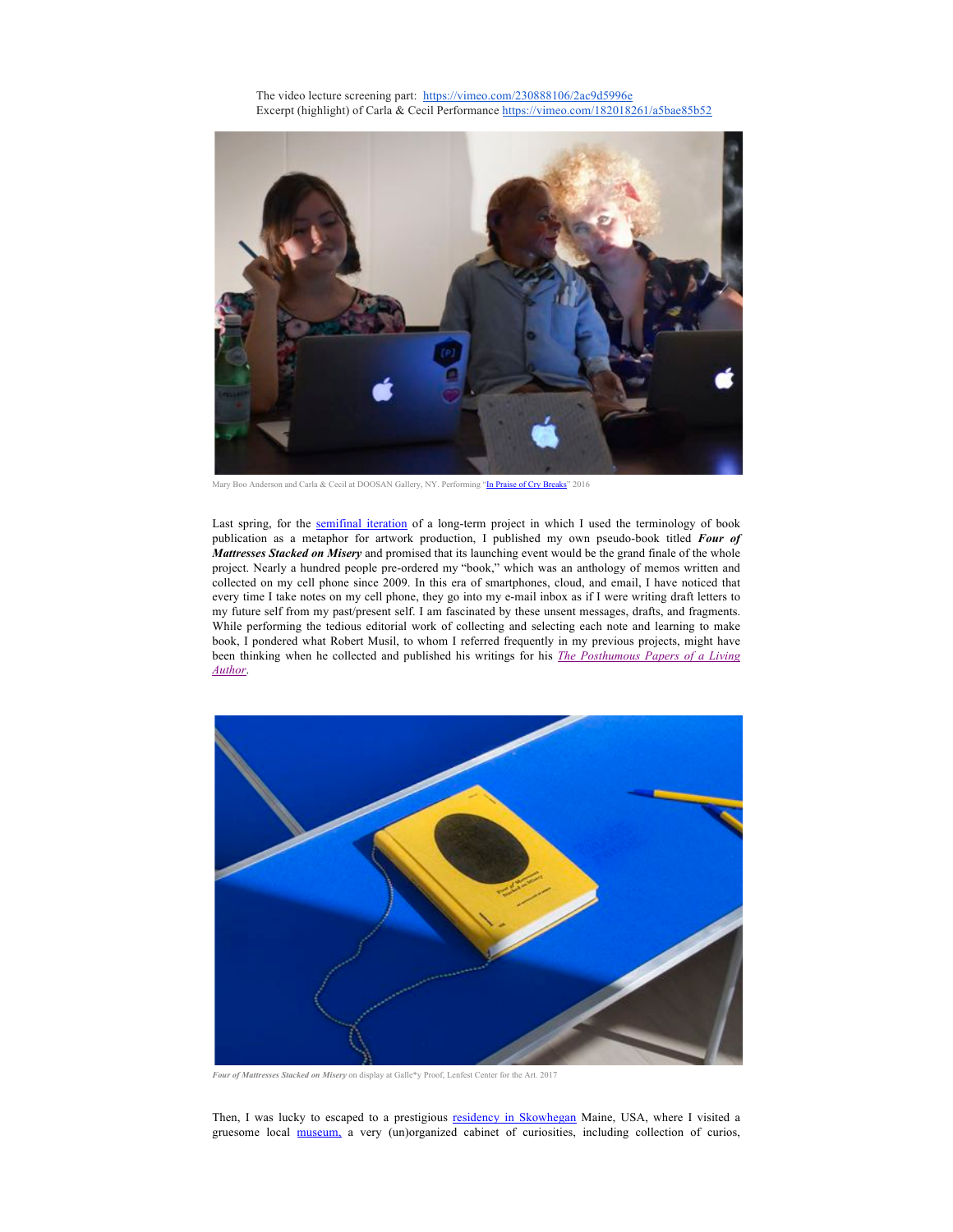taxidermy object, fossils, and other things that are no longer alive. While chatting with an old curator of the museum, I learned that the museum was an orphanage (*Good Will-Hinckley Homes for Boys and Girls*, founded in 1889) in the past century. Here, the orphans were trained in many skills so that they could find jobs when they reached adulthood.



Good Will boys on the front steps of the Quincy Manual Training School for Boys on the campus of Good Will-Hinckley. The building is now the L.C.Bates Museum, Maine (image courtesy to www.

What caught my eye was a grimy-dusty printshop in the museum's damp basement. It was here that the orphans learned about setting letterpress types, inking, cranking the press, and binding books. They had to learn *how to make books* for their *survival.* I majored in printmaking, so I was familiar with most of the equipment. I felt a deep, immediate sense of connection to this place.



Meanwhile, during my isolation in my Skowhegan studio, I nearly gave up on my own precarious "book." I was slowly visualizing the finale of the project: instead of the *launch* I had promised to hundreds of people at my previous exhibition, I was preparing a *burial* of my book. I also canceled a gallery event I scheduled for the book launch performance. However, I felt guilty when I thought of the people who were waiting for the book.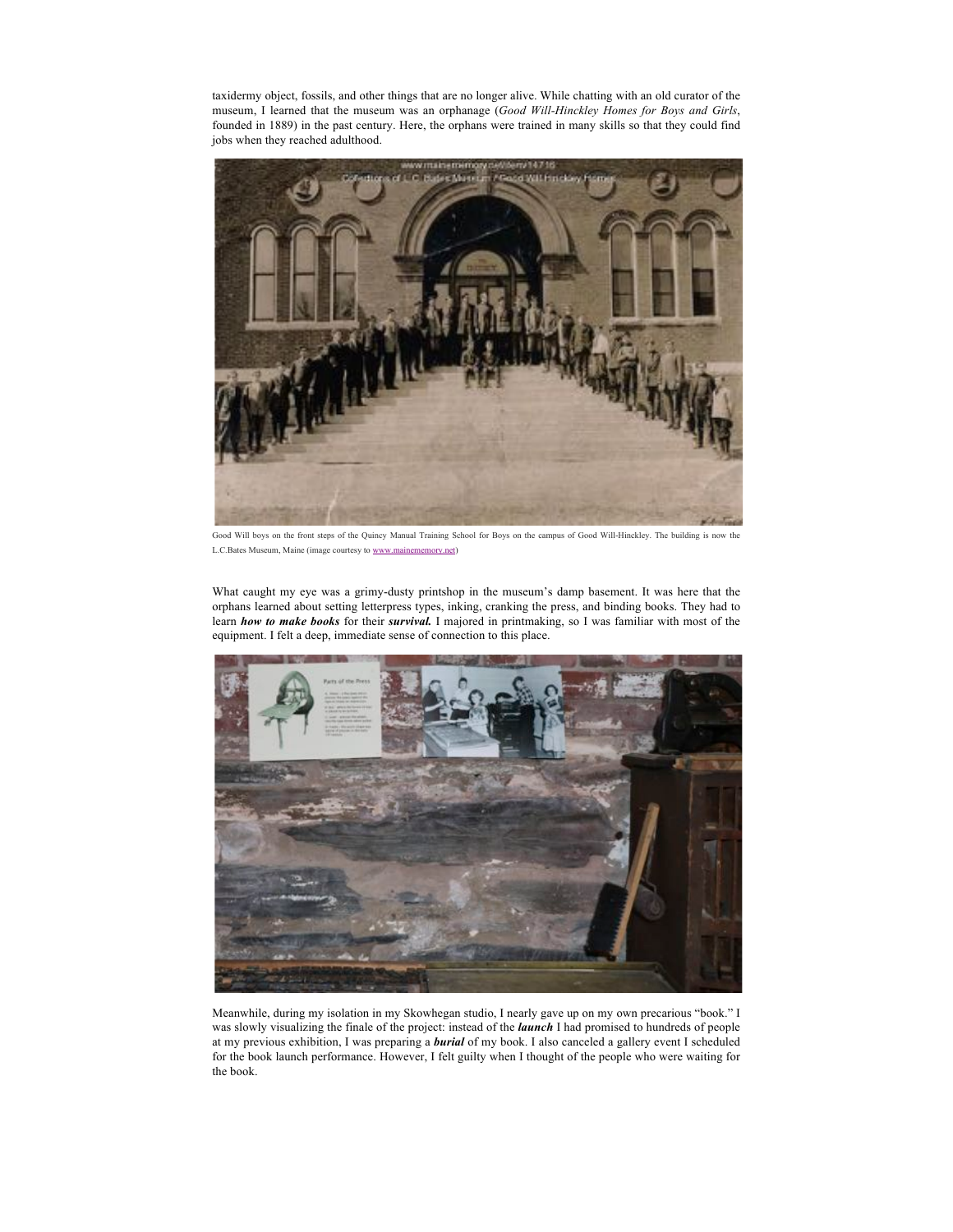| "AP-Artist Pa<br>"GP Gallery<br>Inthonical<br>District | *AP-Artist Proof<br>"GP-Galle"/Pro-                     | "AP-Artes Proof Herdeur ofts<br>"GP-Galle"sProof Paperlank of                         | "AP-Ariot Pr<br>HGP-Gdleh                         |   |
|--------------------------------------------------------|---------------------------------------------------------|---------------------------------------------------------------------------------------|---------------------------------------------------|---|
| <b>Cours manuel</b>                                    | <b>Your name</b><br>Ernal                               | <b>Your name</b><br>Estad                                                             | Yoor mone                                         | ь |
| <b>NDY</b><br><b>Augene</b>                            | Adam Lion Roy<br>city)<br>Nenhap Song<br>W <sub>2</sub> | <b>POR AUTRA</b><br><b>WATCHERS</b>                                                   | $h \circ f$ /dec                                  |   |
| <b>Negan</b><br>Lear plusing                           | WILL DAYAL<br><b>Mimit</b>                              | <b>Filters Disclaims</b><br><b>ENNA THOM</b><br><b>CHARGE KNOT</b>                    | Methen Ribbie<br>ST FRANK BANESS                  |   |
| hacke offering<br>Mary Goo                             | Eliza Callahar<br>$2.11 +$<br>$K \leq N$ KINK           | dd27990ch<br>-am Determine<br>HARRYS<br><b>HES Z (T) +T)</b><br>Vitente 1<br>interma  | Day House<br>and Bahl                             |   |
| Mother Lambe                                           | Jameson                                                 | Ri-<br>the Objection                                                                  | Malyan Sun<br>$H(x, \delta)$ im                   |   |
| and Leon<br>Uichalas Heskey                            | se most desired<br>BOOK                                 | Jean Privatory<br>$u = 210800144$                                                     | Elyse Stefa<br>FRIS HU                            |   |
| ACIF MIAN<br>SET PHAS                                  | Stone Limon                                             | <b>Husteher E114 yr</b><br>Emaisache                                                  | Melody Hu<br>John Hu                              |   |
| Athacca swartness<br>FILIP LAY                         | Jwon<br>$(h_0)$<br><b>Alberta</b><br>Forning Rotch F ha | Willotord<br>WI Mustly<br>5.46517<br>5452360010                                       | <b>Reserve Aventines</b><br>Rob Sihner            |   |
| Subnet Torres<br>Clay Saleman                          | uson Rebertin<br>away Merica<br><b>COLLE</b>            | enne Vietscher<br>1238024<br>ato 2107am<br>Anne                                       | Min tone<br>Grene Kim                             |   |
| KRISTIN HIGHANY<br>Hiddel Alexan                       | Siverna Pork<br>48<br>Rivera<br>Ann<br>a c-             | $110$ labe<br>netwie in book<br>DAKETA<br>DAKa zal OGF AG fa Fa                       | <b>COLY SCHOOLING</b><br><i><b>Sheeringen</b></i> |   |
| $D_n \nleq Ruhin$                                      | Ning Kohit<br>Nãe<br>Sammit Him<br>Winn                 | RJSvPb<br>EJ GYMNOF<br>HATTEN HOWDLE<br><b><i>UNTERFORMATION CO.</i></b>              | Chers/ Bent les<br>Diana Draft                    |   |
| Asty Sandler<br>ACK M'GOATH                            |                                                         | Vivian Chen<br>VC3390PLUM<br>DANA BUHL<br>LLZIZIE Colombin                            | Jesi Alijarr<br>Wallace Luder                     |   |
| W<br>SOOK PARK<br>once & Levy                          |                                                         | br.nex@shedobyl<br>Bryan lettigren<br>514956264<br>$S_{\text{max}}$ $S_{\text{beam}}$ | LUCY LIRD CAM                                     |   |

Pre-order sign up list of *Four of Mattresses Stacked on Misery*, 2017

The museum's curator, Deborah, offered to display my work anywhere in their space. This Romanesque revival style museum, a former orphanage, was a nearly perfect place for the burial site of my book: I wanted to kill my book but also wanted it to be remembered; the museum automatically fossilizes anything that enters its cabinets.

My chosen tool for my book's fossilization was **fresco painting**, which I had just learnt to do in Skowhegan residency. A fresco is another ancient method of image making with an approach similar to that of hat of mosaics, which I have previous used in ideas for antiquities. Again, I was employed by my own future self for this fabrication "gig."

Though I rarely do painting for my work, I learned how to paint in fresco and made a fresco triptych of my book to accurately record its physical appearance. I hung the fresco triptych in the corner wall of the print shop, where the orphans had learned to make books. To achieve site-specificity, I used my book as an example image of the *Anatomy of a Book,* as it was a training site for a book making and still a place for local children's printmaking education. The museum's curator, for whom I believed the museum was an emotional home, told me that my fresco painting looked as though they had always been there. I was relieved that I had found a permanent home for the image (of my book). I donated the triptych painting to the museum as a part of their permanent collection. Deborah, the curator said "it meant very, very much" to them, and took photos in every step of my installation process with their tiny humble digital camera for their archive.



Deborah (on the right) said good-bye to me and walking away from the Quincy Manual Training School for Boys on the campus of Good Will-Hinckley, now is L.C. Bates Museum, Maine, 2017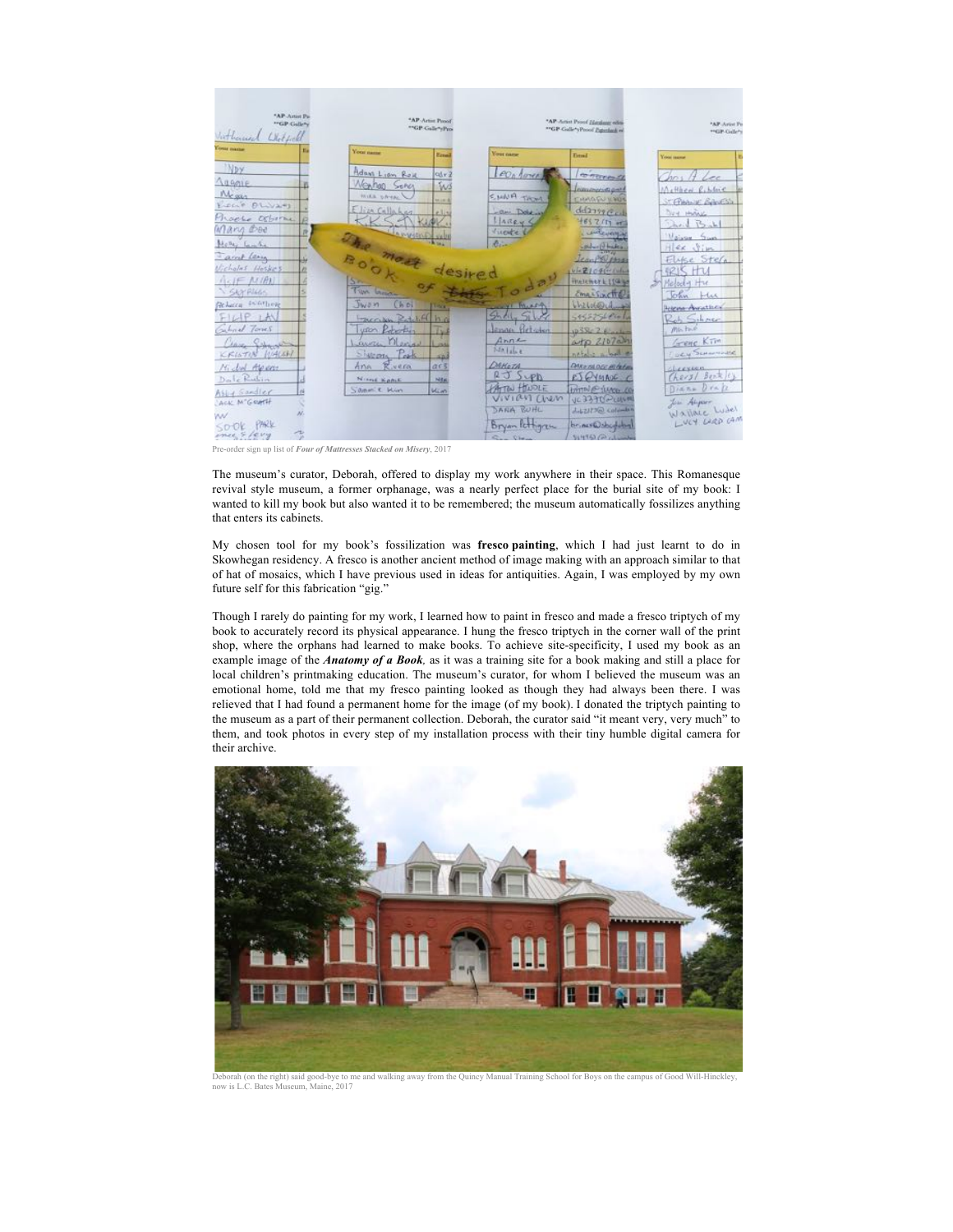



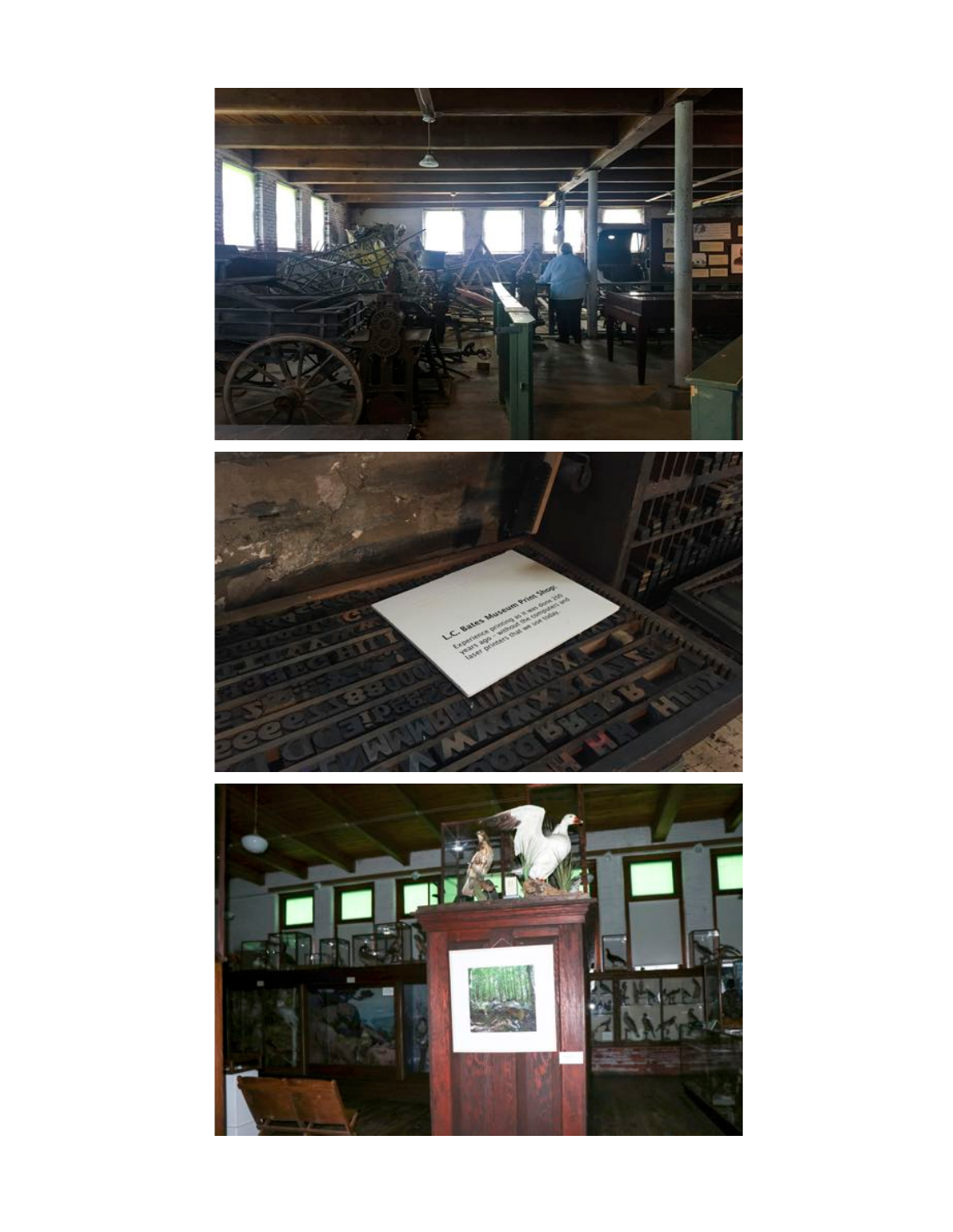



1) Deborah Staber, the curator of L.C. Bates Museum's basement printshop<br>2) The Printshop of L.C. Bates museum is a still a site for local children's education.<br>3) Collection of curios and animal taxidemy objects at L.C. B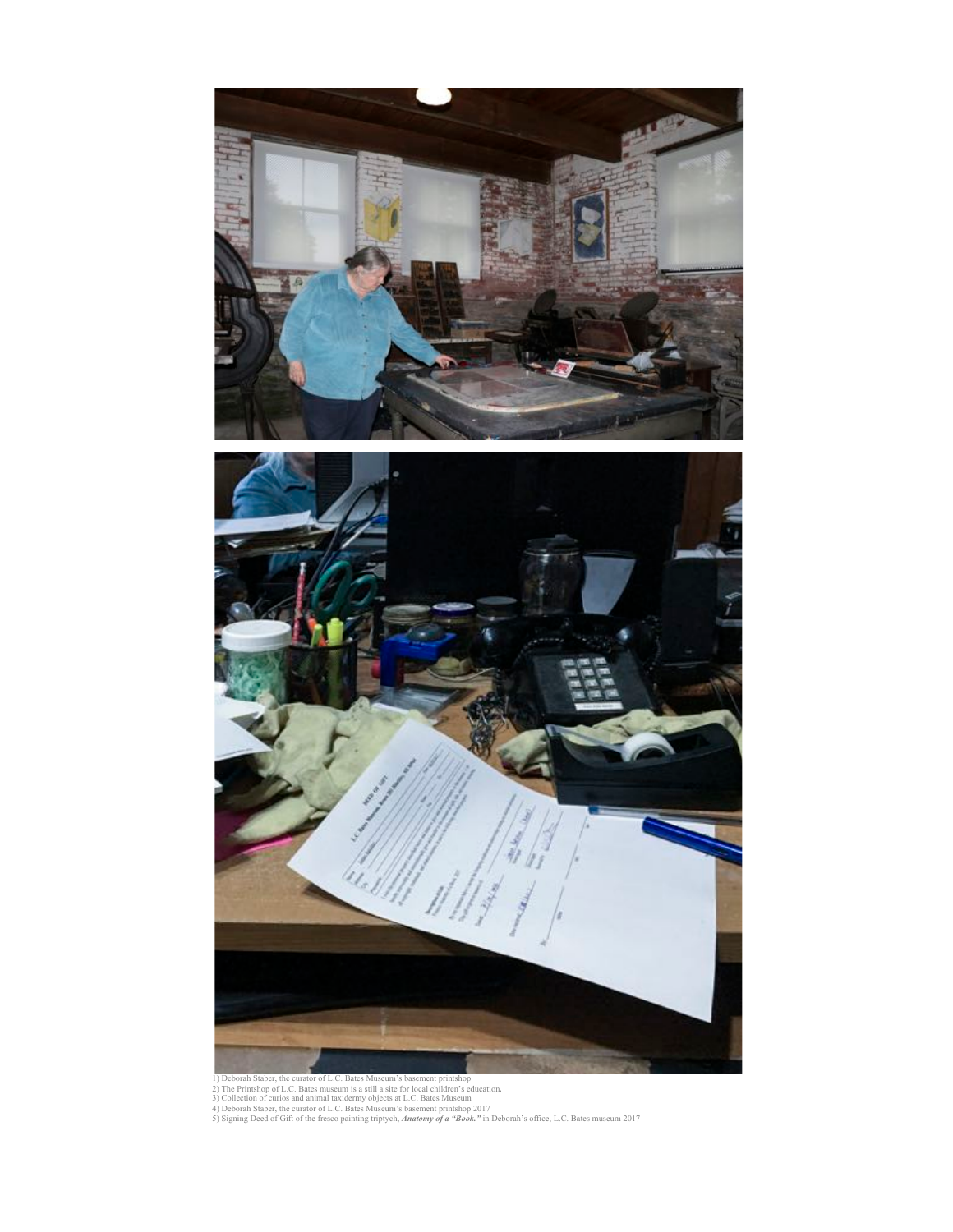I should note that I wanted to record the image of the book accurately, yet I did not want to have the word "misery" (from my book title) in a museum that already had a sense of sorrow. Therefore, in the fresco version of my book, I changed the title to *Four of Mattresses Stacked on Mystery* (instead of *Mysery*.)



(top) My studio at Skowhegan, Maine, 2017 (bottom) *Four of Mattresses Stacked on MYSTERY*, 2017 Fresco

In the process of killing my book, as I was slowly preparing for the elimination of the book as a physical object, I'd been working on an Audiobook version of the book as a record of its ephemeral existence. Many artists have participated in reading pages of the book for me, including Rirkrit Tiravanija, Ralph Lemon, Mariel Capanna, Sarah Workneh, and William E. Jones.

What I didn't know was that some unforeseen coincidences were about to occur in the next step of the project after my return to New York City, following nine weeks of isolation in Skowhegan. One strange coincidence was that I was asked to work for an art book publisher in New York right after my return. I didn't look for the job; I was literally *asked*. I told the company I am a conceptual-pseudo-bookmaker, whom had taught myself (via YouTube tutorials) *so I did not truly know how to make books* professionally**,** but they said they would *train* me. The story of the orphans in that damp basement print shop being trained to make books was still on my mind. Therefore, last August 2017, I started training to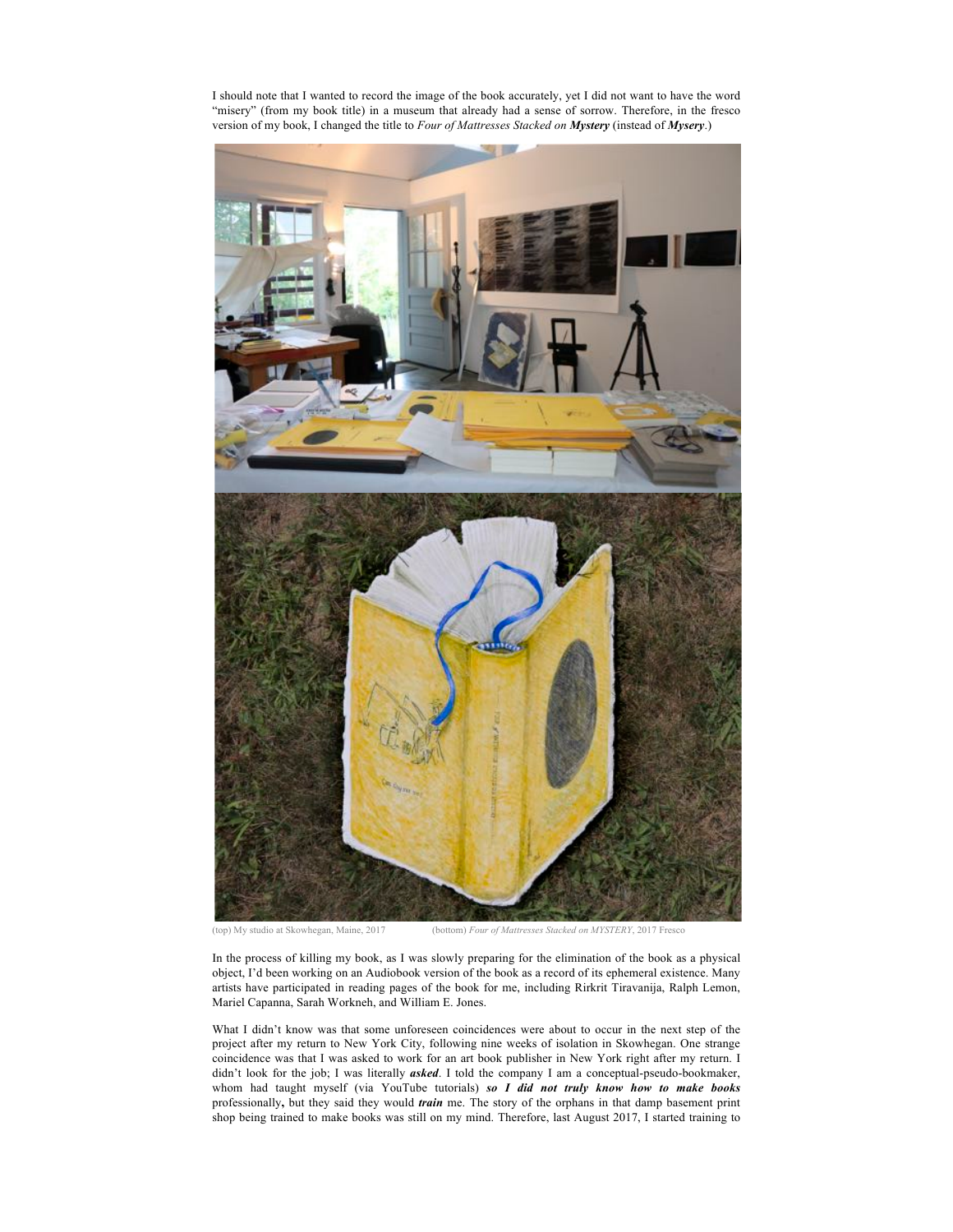make books, learning to bind, cut, fold, stamp, and so on. I eventually advanced beyond being an unpaid apprentice, and now I am a paid bookbinder awaiting my second paycheck.



Working (training) in a publishing house (Dayjob chronicle: a young artist as a book binder), 2017

As I said in the beginning, *coincidence* can be considered the main medium of my work. I also said I would come back to the use of the word "**spy**." The publisher viewed me as an apprentice bookbinder, but in my mind, I was merely a spy who was trying to become a part of the publishing system.

The book publisher with which I am employed mainly makes art books. When an artist commissions a project, the publisher review the project, calculates the value of the materials and the time and labor involved, and charges the artist—that is, the *client*. This is a simple and straightforward fabrication system.

Though it is still premature to hope this, I am planning to suggest an absurd zero-sum game to the publisher with which I am employed: my plan is to commission the publisher to make my *Four of Mattresses Stacked on Misery*. If they accept my project for their bindery, they will calculate the estimated material and labor costs of the project, and I will pay those costs as a *client*. However, I will also be the *laborer* who will make the book edition and will be paid according to the hours of labor I work on the project. Within this system, I am indeed employed by my own self, not as in my hypothetical system but in terms of real labor that can be measured.



Working (training) in a publishing house, practicing *double-pamphlet* binding (Dayjob chronicle: a young artist as a book binder), 2017